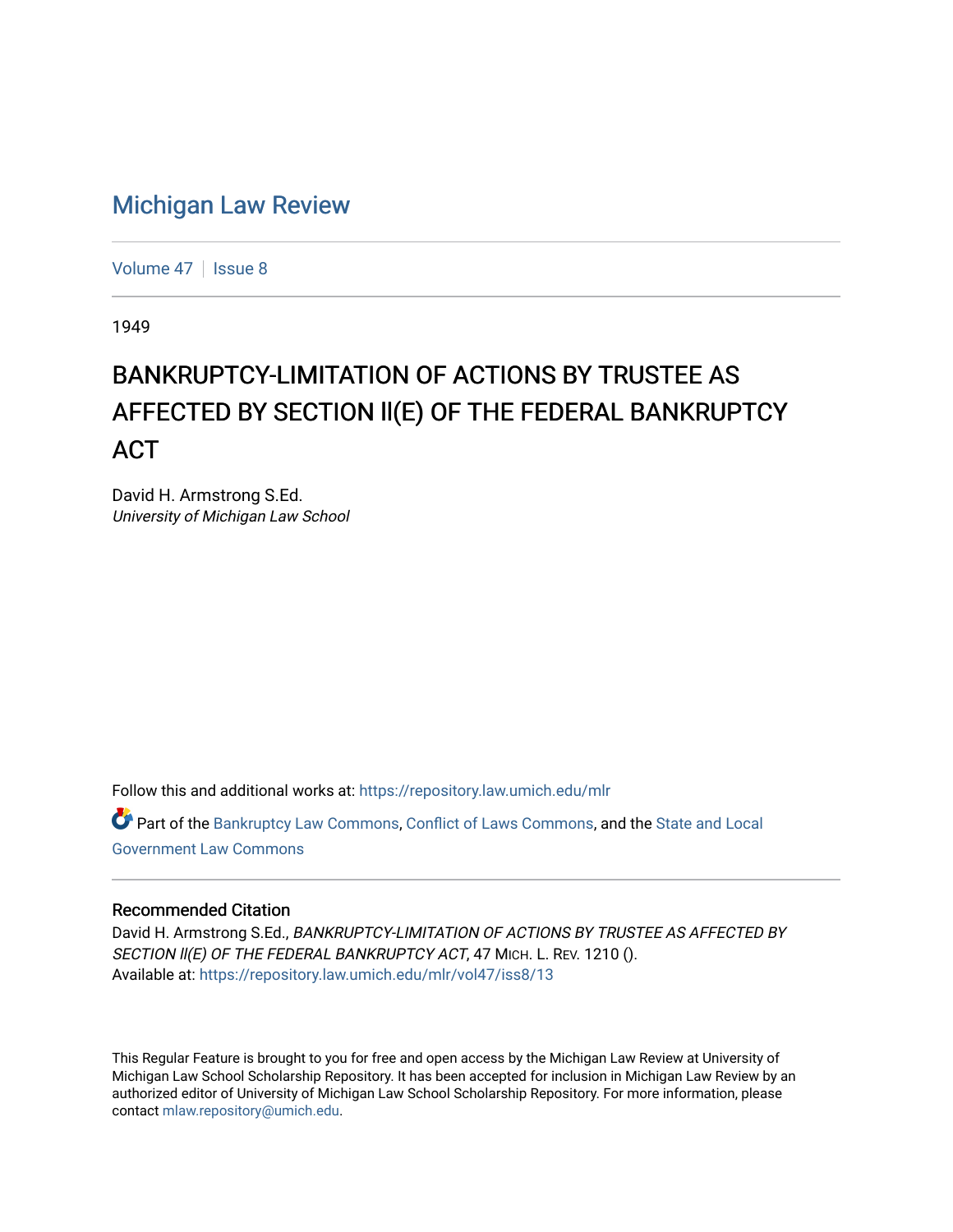## RECENT DECISIONS

BANKRUPTCY-LIMITATION OF ACTIONS BY TRUSTEE AS AFFECTED BY SECTION  $11(\texttt{E})$  OF THE FEDERAL BANKRUPTCY ACT-Trustee in bankruptcy sued to recover a preference voidable under a state statute which also provided that an action to recover such a preference must be commenced within six months after application for a trustee.1 The present suit was commenced one year after the bankruptcy petition was filed. Defendant moved to dismiss for failure to comply with statutory limitations. *Held,* motion denied. Section ll(e) of the Bankruptcy Act supersedes the state statute of limitations in this case. *Engstrom v.* De *Vos,* (D.C. Wash. 1949) 81 F. Supp. 854.

The old limitation section of the federal act, ll(d), was negatively framed, providing that "Suits shall not be brought by or against a trustee .•. subsequent to two years after the estate has been closed."<sup>2</sup> The construction of that section was never conclusively settled. While some courts said that 11(d) was a superseding statute of limitations that applied to all actions by the trustee under state or federal law,8 other courts felt that it did not supersede, but merely limited the maximum time in which the trustee could act.<sup>4</sup> Another view was that  $11(d)$ applied to all actions arising under the Bankruptcy Act, but did not supersede limitations on derivative actions arising under state law.<sup>5</sup> In addition to this major conflict in the meaning of the section, there was a dispute as to the application of  $11(d)$  to special limitations conditioning a statutory cause of action.<sup>6</sup> With these problems still unsettled, the Chandler Act added section ll(e) which states affirmatively that a trustee "may, within two years subsequent to· the date of adjudication or within such further period of time as the Federal or State law may permit, institute proceedings  $\ldots$  upon any claim against which the period of limitation fixed by Federal or State law had not expired at the time of the filing of the petition in bankruptcy."<sup>7</sup> At the same time,  $11(d)$  was written down to a limitation on suits *against* the trustee or receiver.8 It would seem that the new

1 Wash. Laws (1941) c. 103.

<sup>2</sup>30 Stat. L. 549 (1898).

a Isaacs v. Neece, (C.C.A. 5th, 1935) 75 F. (2d) 566 at 569; Callaghan v. Bailey, 293 N.Y. 396, 57 N.E. (2d) 729 (1944).

4Naim v. McCarthy, (C.C.A. 7th, 1941) 120 F. (2d) 910 at 912. Cf. Harrigan v. Bergdoll, 270 U.S. 560 at 564, 46 S.Ct. 413 (1926).

5 Davis v. Willey, (C.C.A. 9th, 1921) 273 F. 397; Meikle v. Drain, (C.C.A. 9th, 1934) 69 F. (2d) 290.

<sup>6</sup>In Charlesworth v. Hipsh, Inc., (C.C.A. 8th, 1936) 84 F. (2d) 834, cert. den., 299 U.S. 594, 57 S.Ct. 119, one of two grounds for decision was that ll(d) did not supersede a special statute of limitations. In re Handy-Andy Stores, (D.C. La. 1931) 51 F. (2d) 98, held that ll(d) superseded special limitations in bulk sales statute. Callaghan v. Bailey, 293 N.Y. 396 at 402, 57 N.E. (2d) 729 (1944), holding ll(d) supersedes a general statute, suggests a different result if special limitation were involved.

7 52 Stat. 849 (1938), 11 U.S.C. §§29(d), 29(e) (1946). Bld. §ll(d).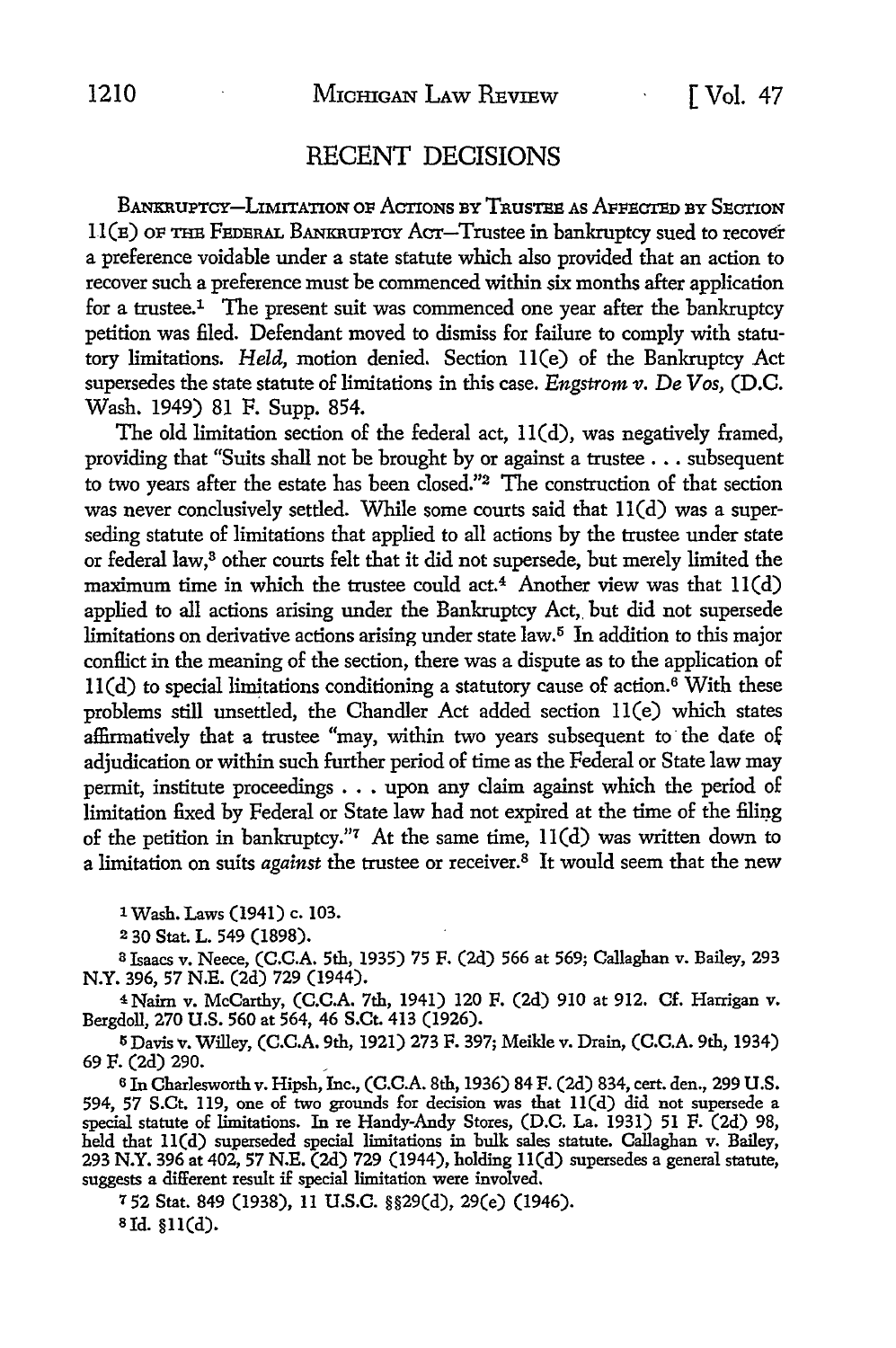language was intended to settle the major conflict, since words used were capable of embracing derivative claims as well as claims arising out of the bankruptcy  $act<sup>9</sup>$  Less clear, however, is its application to conditionally limited statutory actions. Shortly after the passage of the 1938 act, a federal district court in Tennessee, without referring to the language of  $11(e)$  or of old  $11(d)$ , held that a statutory action to recover usurious interest paid by the bankrupt did not exist unless the action was commenced within two years of payment as provided in the usury statute, and therefore the time in which to sue was not extended by · the "uniform limitation" of the Bankruptcy  $\text{Act.}^{10}$  On the other hand, a district court in Pennsylvania, distinguishing cases decided under old ll(d), felt that a ninety-day limitation embodied in the state bulk sales act must yield to the limitation of ll(e).11 Since the legislative records are bare of any indication that Congress considered the problems of special statutes of limitation, there is room for nice distinctions.12 In a double birth the same legislative minds bring forth the right and the limitation, and it is understandable that some courts have felt that they are Siamese twins.13 It is submitted, however, that the classification of limitations in the conBict of laws should not be allowed to obscure the evident desire of Congress to meet the practical requirements of bankruptcy administration. The plan of ll(e) seems clear. When a trustee inherits a cause of action from the bankrupt or from one of his creditors, he needs a reasonable period to dig up the facts, which too often have been artfully concealed. Naturally this contingency is not provided for in the limitation law governing action by the original party, so Congress gives the trustee a two-year breather reckoned from the date of adjudication. On the other hand, there is no reason bankruptcy should hasten the process of limitation, wherefore Congress provides in the alternative that the trustee may sue within "such further period" as the prior limitation law permits.14 But one type of case stands apart. When a trustee asserts, not a claim inherited from the bankrupt or his creditors, but one conferred upon him as an original right (for example, when he acts under 60(b) to set aside a preferential transfer),

9 See Herget v. Central Natl. Bank & Trust Co., 324 U.S. 4, 65 S.Ct. 505 (1945); 31 VA. L. REv. 681 (1945); McBride v. Farrington, (D.C. Ore. 1945) 60 F. Supp. 92 at 95.

10 In re Appalachian Publishers, Inc., (D.C. Tenn. 1939) 29 F. Supp. 1021.

<sup>11</sup>Sproul v. Gambone, (D.C. Pa. 1940) 34 F. Supp. 441.

<sup>12</sup>Except for a brief paraphrase, no attention was paid to ll(e) in H. REP. 1409, 75th Cong., 1st sess. (1937), and S. REP. 1916, 75th Cong., 3rd sess. (1938). Nor are special limitations mentioned in recommendations for amendment of  $11(d)$  in 6 J. NATL. AssN.<br>REF. IN BANKR. 65 (1931).

<sup>18</sup> "Where a statute creates a wholly new substantive right  $\ldots$  and it is provided therein that the right shall not be available unless suit is commenced within a specified time, there can be no doubt of the legislative intention. . . . [T]he time element is an integral part of the right created  $\ldots$  it accompanies the right wherever it is put in suit." Ailes, ''Limitation of Actions and the Conflict of Laws," 31 MICH. L. REv. 474 at 495 (1933). Compare In re Appalachian Publishers, Inc., (D.C. Tenn. 1939) 29 F. Supp. 1021.

14 Most of the cases decided under ll(e) would seem to bear out this rule. See MacLeod v. Kapp, (D.C. N.Y. 1948) 81 F. Supp. 512; and cases cited in notes 7 and 9, supra.